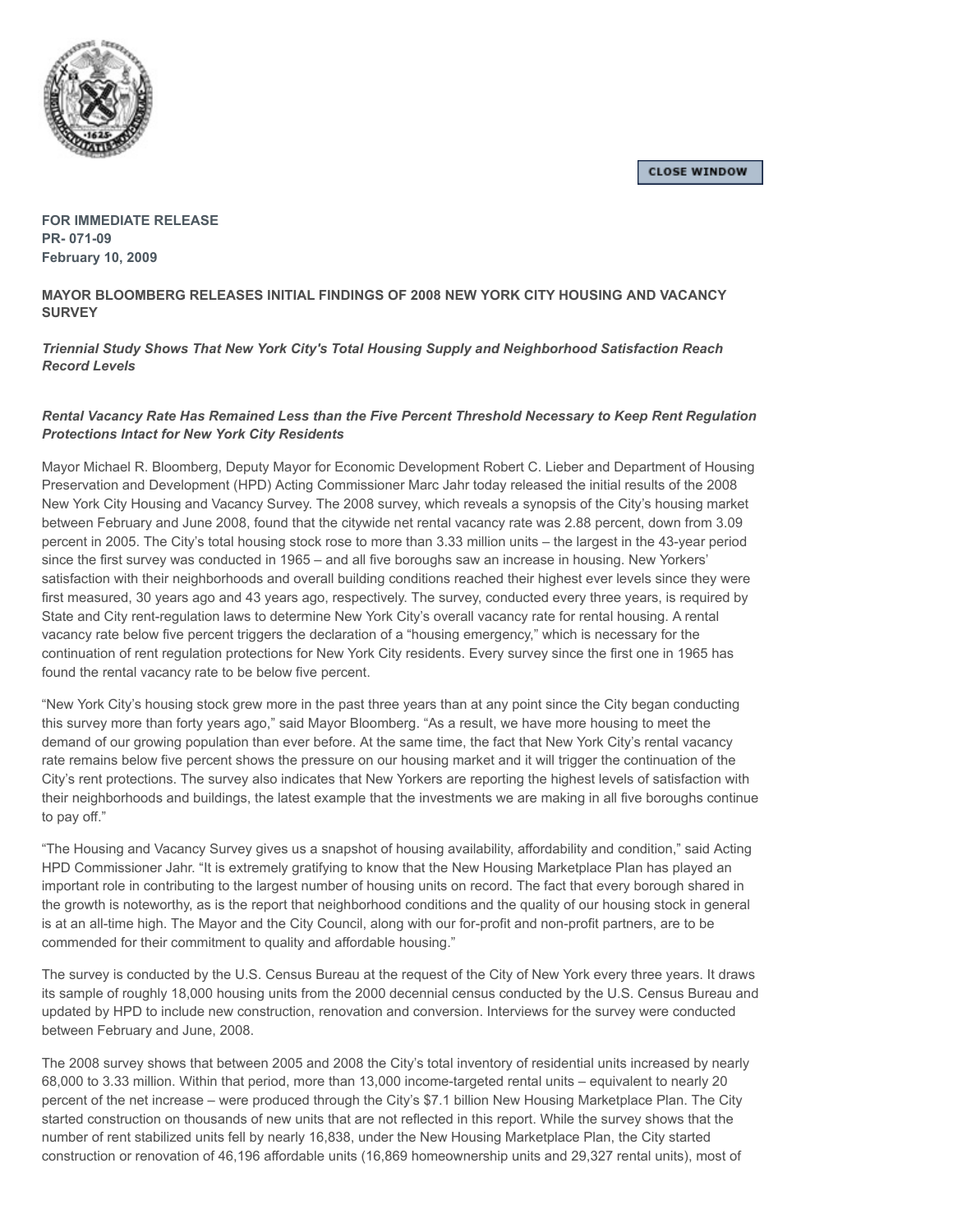which will fall under rent regulation once completed.

Residents reported the highest levels of neighborhood satisfaction, neighborhood conditions and building conditions since such measurements have been taken. The proportion of renter households near buildings with broken or boarded-up windows on the same street fell to 5.1 percent in 2008 from 6.3 percent in 2005 and 8.6 percent in 2002. Nearly 72 percent of renter households rated the quality of their neighborhood buildings as "good" or "excellent."

Initial findings of the survey indicate that:

### **Housing Inventory**

- The vacancy rate for units available for rent in the City during the period between February and June of 2008 was 2.88 percent, down from 3.09 percent during the same period in 2005. The 2008 rental vacancy rate is lower than 5.0 percent and, thus, meets the legal threshold mandated by State and City laws to justify the continuation of rent control and rent stabilization.
- The number of housing units in New York City was 3.33 million in 2008, the largest housing stock in the 43 year period since the first survey was conducted in 1965. Between 2005 and 2008, the housing inventory increased by 68,000 units or 2.1 percent, the largest increase since the survey was initiated.
- Every borough saw an increase in housing inventory: The Bronx grew by 11,000 units (2.1 percent); Brooklyn by 18,000 units (1.9 percent); Manhattan by 24,000 units (2.9 percent); Queens by 11,000 units (1.3 percent); and Staten Island by 5,000 units (2.7 percent).

### **Neighborhood and Housing Conditions**

- Neighborhood conditions were the best in the 30-year period since the survey began to address this issue. The proportion of renter households near buildings with broken or boarded-up windows on the same street fell to 5.1 percent in 2008 from 6.3 percent in 2005 and 8.7 percent in 2002.
- Neighborhood satisfaction was the best in the 30-year period since the survey began measuring perceptions of neighborhood quality in 1978. In the survey, 71.8 percent of renter households rated the quality of their neighborhood buildings as "good" or "excellent," up from 63.1 percent in 1987 and 56.2 percent and in 1978.
- In 2008, building conditions remained among the best since the survey started covering them. For all occupied units, the dilapidation rate was 0.5 percent, remaining at an all-time low since the survey began in 1965. The dilapidation rate for rental units was 0.6 percent in 2008, still the best ever recorded.
- The proportion of renter-occupied units with five or more of the seven maintenance deficiencies measured by the 2008 Survey was 4.4, one of the lowest ever recorded since these conditions were first measured in 1991.

#### **Rental and Ownership Rates**

- The number of rent controlled units remained relatively stable from 2005 to 2008, from 43,000 in 2005 to 40,000 in 2008. During the same period, the number of rent stabilized units in buildings constructed before 1947 fell by 22,000, or 2.9 percent. This loss was offset by an increase of 5,000 units in buildings constructed after 1947, for a net loss in rent stabilized units of 17,000 or 1.6 percent.
- The number of owner units, occupied and vacant, was 1,046,000, up by 14,000 between 2005 and 2008.
- The homeownership rate for the City as a whole was 32.9 percent in 2008 that is, one in three households in the City was an owner household. In 2005 the homeownership rate was 33.3 percent.

#### **Income and Rent**

- The median income for all households was \$45,000 in 2007, a 12.5 percent increase over the \$40,000 median income in 2004. In 2007 dollars, the 2004 median income was \$44,300, making the real percentage of change 1.6 percent. (The survey incorporates data on housing conditions from 2008 but data on income from 2007.)
- The median income of homeowners was \$70,000 in 2007, up from \$65,000 in 2004. In 2007 dollars, the homeowners' median income actually declined by 2.8 percent.
- The median income of renter households in 2007 was \$36,000, an increase of 12.5 percent for 2004. Real income rose by 1.4 percent in the three years.
- Median gross rents, which include the cost of fuel and utilities, increased by 4.2 percent in real dollars between 2005 and 2008. Contract rents – the amount people agree to pay monthly – increased by 1.6 percent in real dollars during the same period, keeping pace with the increase in incomes.
- The median gross rent/income ratio increased from 28.6 percent in 2002 to 31.2 percent in 2005 and holds at 31.5 in 2008.
- In 2008, the number of people applying more than 50 percent of their income for rent showed little or no change. Of all renter households in the City, 29.4 percent paid more than 50 percent of their income for gross rent. In 2005, the total was 28.8 percent. Those paying more than 50 percent of their income for contract rent showed no change, holding steady at 25.8 percent.

Full details of the 2008 Housing and Vacancy Survey initial findings are available on HPD's website at [www.nyc.gov/hpd.](http://www.nyc.gov/hpd) The comprehensive final report on the 2008 survey will be released in 2010 by HPD, which